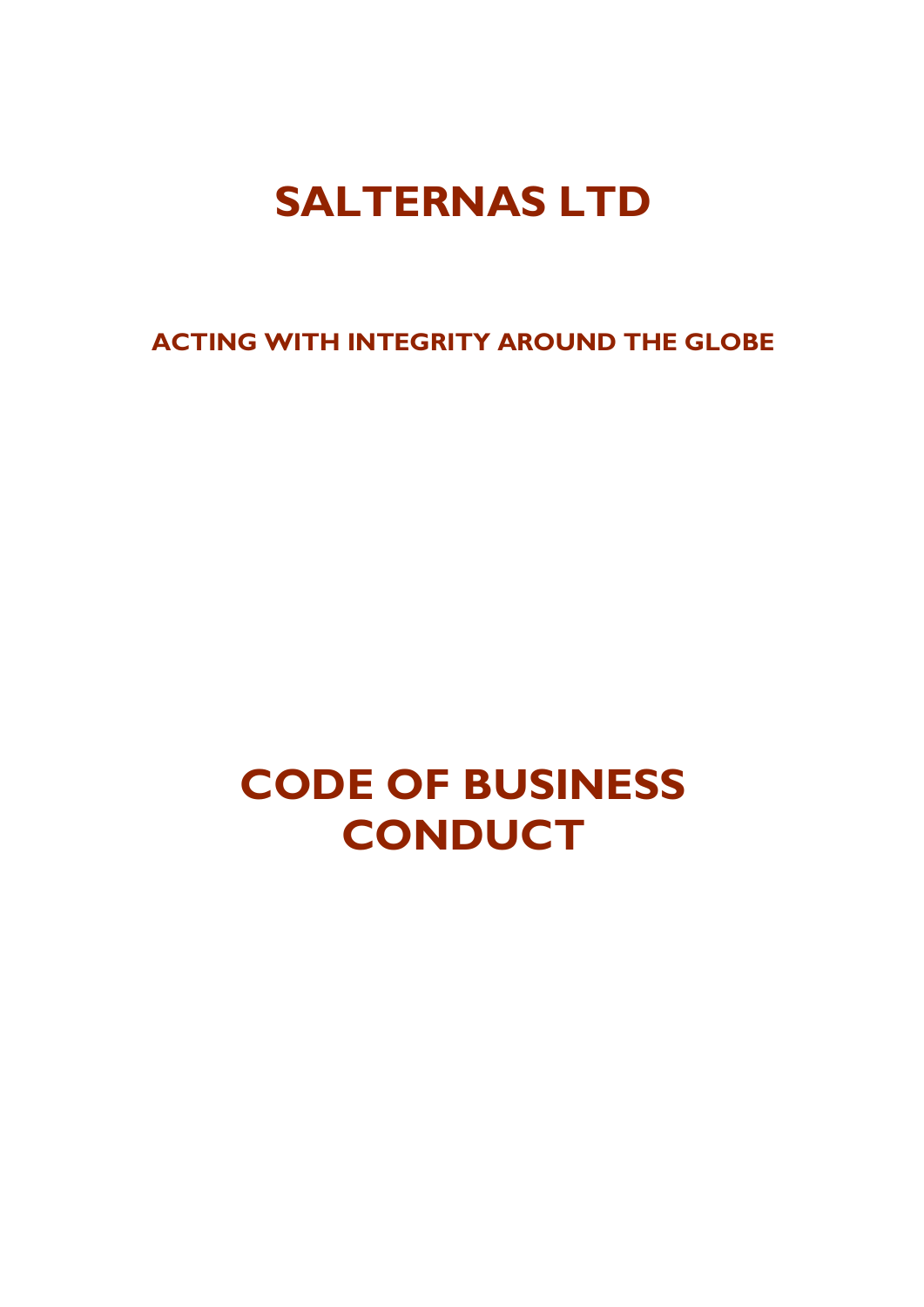# **Board's Statement**

Salternas Ltd (SL) and any associated companies is a highly respected company. It is important that we set high standards. We must be, and be seen to be, a business, which is committed to integrity.

Our Code of Business Conduct for employees is designed to help us achieve this important aim in a challenging global business environment.

The Code, together with our Compliance Policy, is the foundation of our commitment to integrity and their effective implementation is a top priority for all of us.

It is mandatory for everybody to observe the Code and failure to do so is a disciplinary offence that could result in dismissal.

It is the responsibility of all employees to uphold the values and standards contained in the Code. We encourage you always to speak up and seek advice if you have a concern. That is why we are committed to ensuring we have a culture where employees can feel secure in seeking advice and raising concerns. Various advisory and reporting channels are set out in the Code.

We have a Compliance Committee and have appointed a Compliance Officer whose important role is defined in the Code. They should be consulted on any Code related issues.

We can assure you that nobody will suffer any adverse consequences for raising an honest concern and that SL will not tolerate any retaliation against those who have done so.

The consequences of a breach of the Code are serious and are not limited to the personal risks employees incur; a breach of the Code could result in severe damage to our reputation.

The Code is therefore an important way to protect the future reputation and success of SL and we thank you in advance for your firm commitment to it.

#### *SL Board*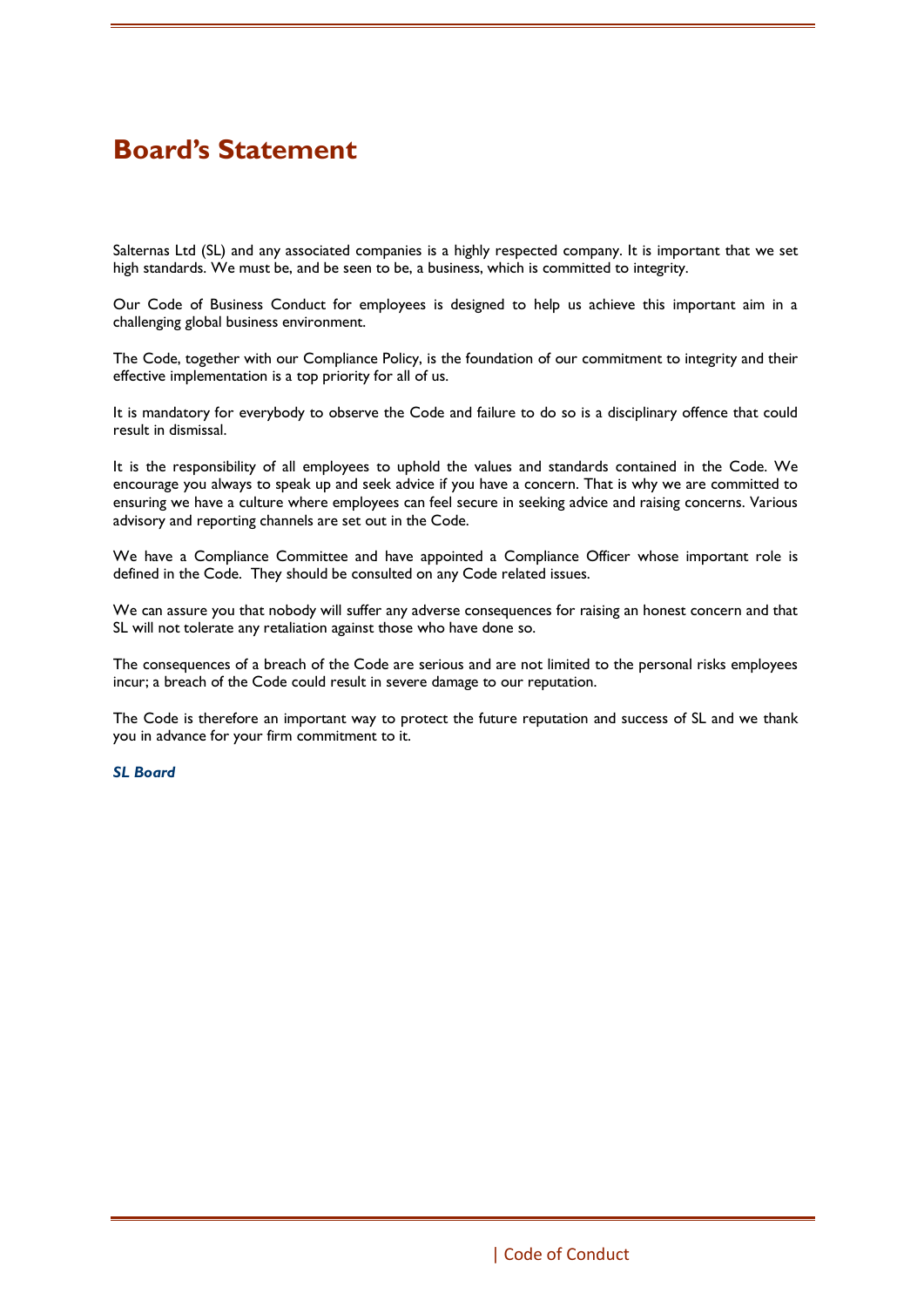# **THE GLOBAL CODE FOR ALL EMPLOYEES**

- 1.0.0 Why Have a Code of Business Conduct?
- 2.0.0 Limitations of the Code
- 3.0.0 The Code's Effect on Your Employment
- 4.0.0 Management Responsibility
- 5.0.0 Compliance Officer
- 6.0.0 Compliance Committee
- 7.0.0 Counterpart Due Diligence KYC
- 8.0.0 Use of International Agents, Consultants and Intermediaries
- 9.0.0 Money Laundering
- 10.0.0 True and Accurate Records
- 11.0.0 Proprietary and Confidential Information
- 12.0.0 Antitrust and Competition Law Compliance
- 13.0.0 Sanctions and Trade Restrictions
- 14.0.0 Bribery and Corruption
- 15.0.0 Gifts, Hospitality and Entertainment
- 16.0.0 Political Contributions
- 17.0.0 Charitable Donations
- 18.0.0 Reporting Violations and Raising Concerns
- 19.0.0 Protection for Those Who Follow the Code
- 20.0.0 Legal Guidance Available to You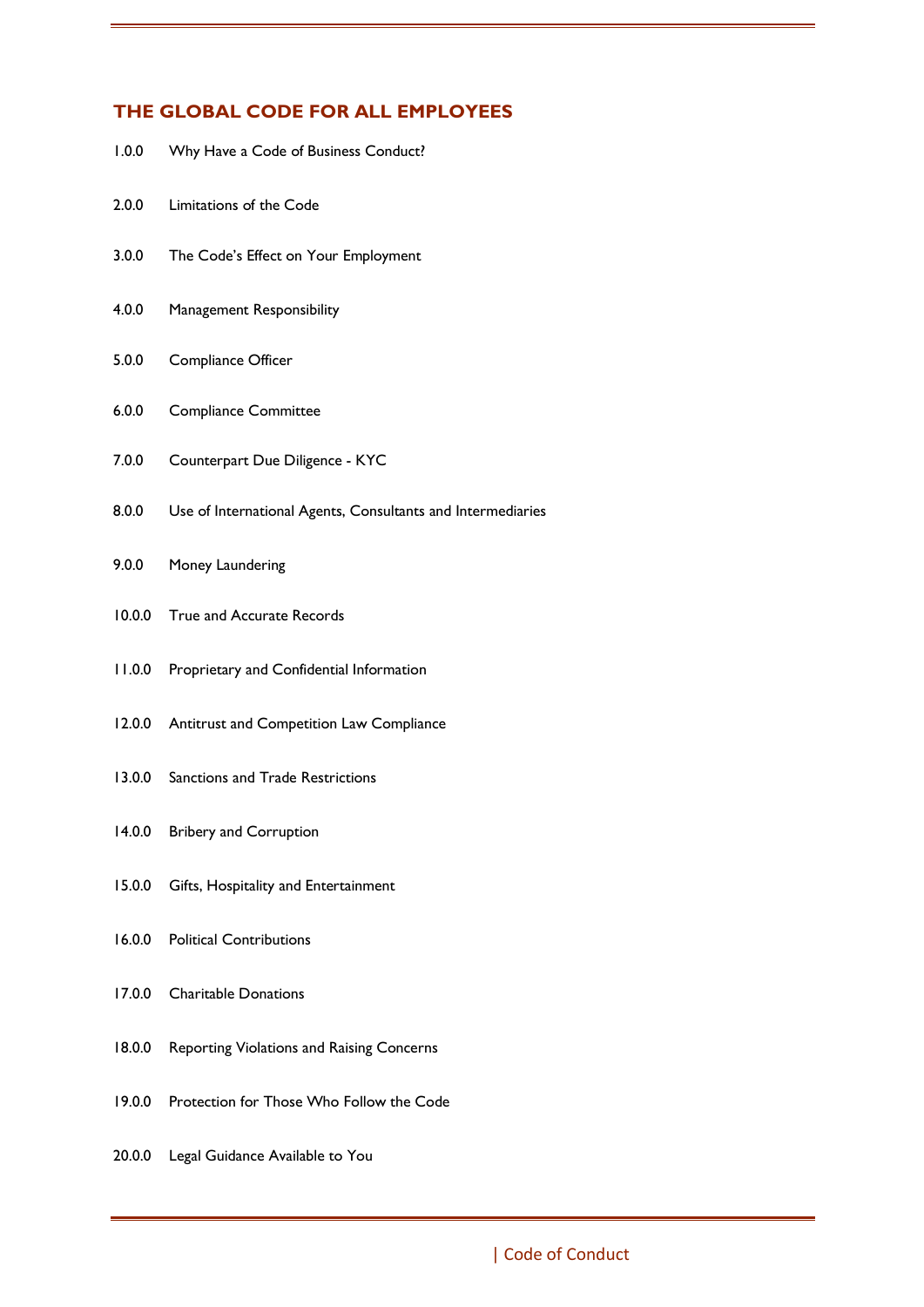# **THE GLOBAL CODE**

#### **1.0.0 WHY HAVE A CODE OF BUSINESS CONDUCT?**

It clearly defines what we expect of our business and our people, regardless of their location. It serves as a guide for all employees on how to:

- Ensure compliance with laws and regulations that govern SL's business.
- Exercise good business judgment in all circumstances.
- Promote honest and ethical conduct that reflects positively on SL.

# **2.0.0 LIMITATIONS OF THE CODE**

The Code cannot cover all scenarios.

We expect everyone to embrace the spirit of the Code with common sense and to always seek guidance where there is any doubt whatsoever.

# **3.0.0 THE CODE'S EFFECT ON YOUR EMPLOYMENT**

SL employees have, in their contracts of employment, already agreed to adhere to a range of SL Policies such as those on Use of Email and the Internet, Health and Safety, etc. Similarly, we expect all employees to sign a written commitment to observe the Code.

Compliance with the terms of this Code is required by SL. We take potential breaches of the Code very seriously.

If you are found to have breached the Code you will be subject to disciplinary action that could result in your dismissal.

# **4.0.0 MANAGEMENT RESPONSIBILITY**

Management recognises the importance of achieving compliance with the Code and commit to ensuring compliance within their teams, in addition to overseeing compliance with the Code more generally throughout SL.

# **5.0.0 COMPLIANCE OFFICER**

Your Compliance Officer should ideally be your first port of call if you have a query in relation to the Code; although you are free to contact any member of the Compliance Committee. See below for details of the Compliance Officer and the Compliance Committee.

Your Compliance Officer is:

Prof. Colin Roberts, until a permanent officer is appointed.

#### **5.1.0 The Role of the Compliance Officer**

Acting as an advisor to all employees on any Code related matters including the application of, or compliance with, the Code in specific circumstances.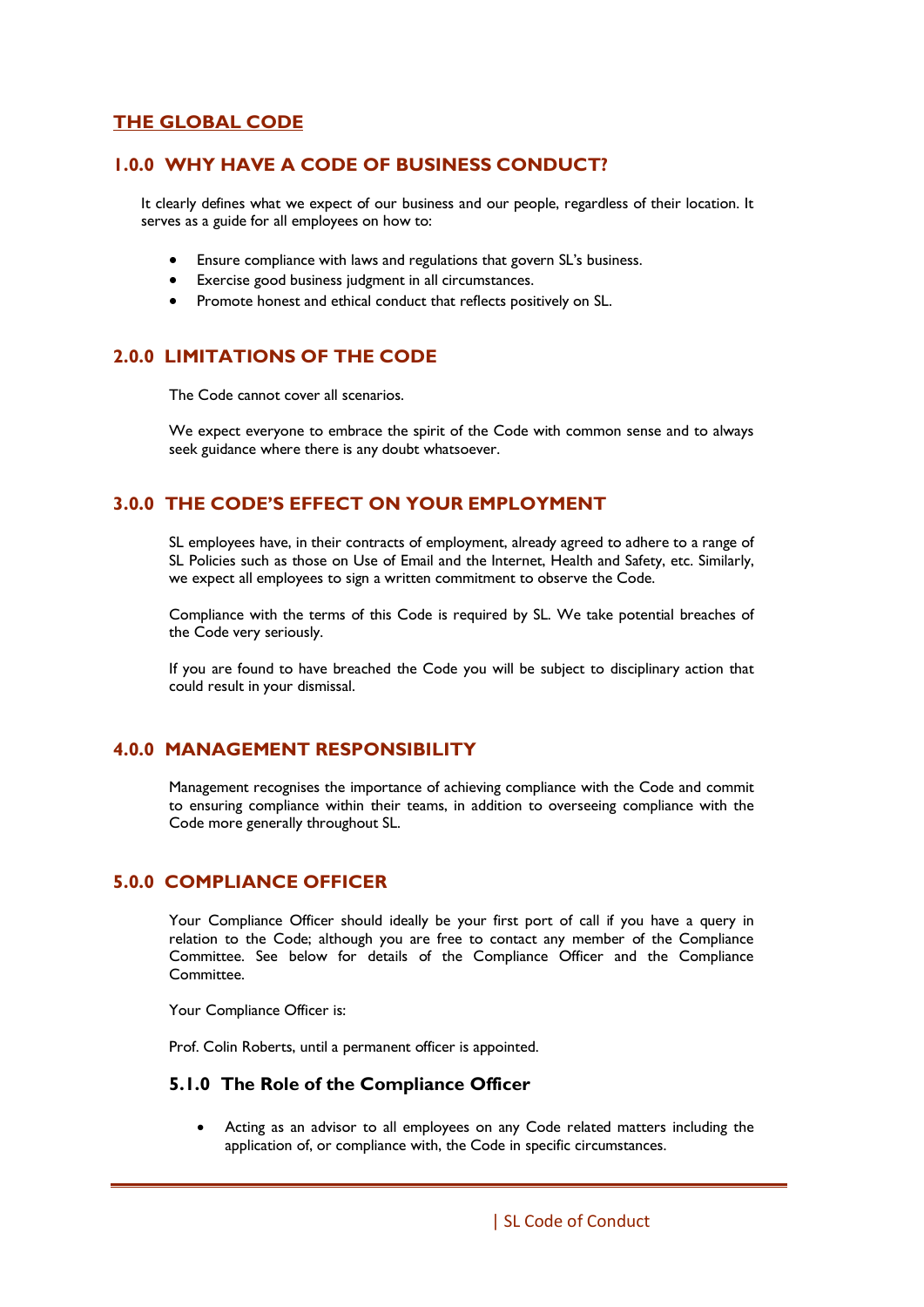Reporting to the Compliance Committee where appropriate on all such matters that have been submitted by employees.

#### **6.0.0 COMPLIANCE COMMITTEE**

#### **The members of the SL Compliance Committee are as follows:**

Colin Roberts John Balfe

#### **6.1.0 The Role of the Compliance Committee**

- Liaise with Compliance Officer and staff on any Code related matters.
- Make recommendations to the Board of Directors on all ethical issues, both in relation to questions that have been submitted to it, by employees and Compliance Officer, and matters into which the Committee has made an inquiry.
- Ensure the Code is circulated and propose any amendments considered necessary or appropriate.
- Ensure there are procedures in place for employees to become thoroughly familiar with the Code, understand its provisions, and apply them.
- Liaise with HR departments on the rolling out the training programmes in regard to the code.
- Hold regular meetings to discuss all issues raised by members of staff and Compliance Officer and ensure they have been addressed and recorded correctly.

#### **Your obligations under the Code are set out from here onwards. Please study them carefully.**

#### **7.0.0 COUNTERPARTY DUE DILLIGENCE** - **KNOW YOUR CLIENT (KYC)**

No contractual relationships may be entered into with any counterparty before the appropriate validity checks are made on the counterparty and it is subsequently established in our accounting system.

#### **8.0.0 USE OF INTERNATIONAL AGENTS, CONSULTANTS AND INTERMEDIARIES**

No SL employee may make a written or oral contractual commitment to any prospective intermediary until a member of the Compliance Committee has approved the status of the intermediary and the engagement decision in writing. If you are considering a new business relationship with an intermediary, you must contact the Compliance Officer first.

# **9.0.0 MONEY LAUNDERING**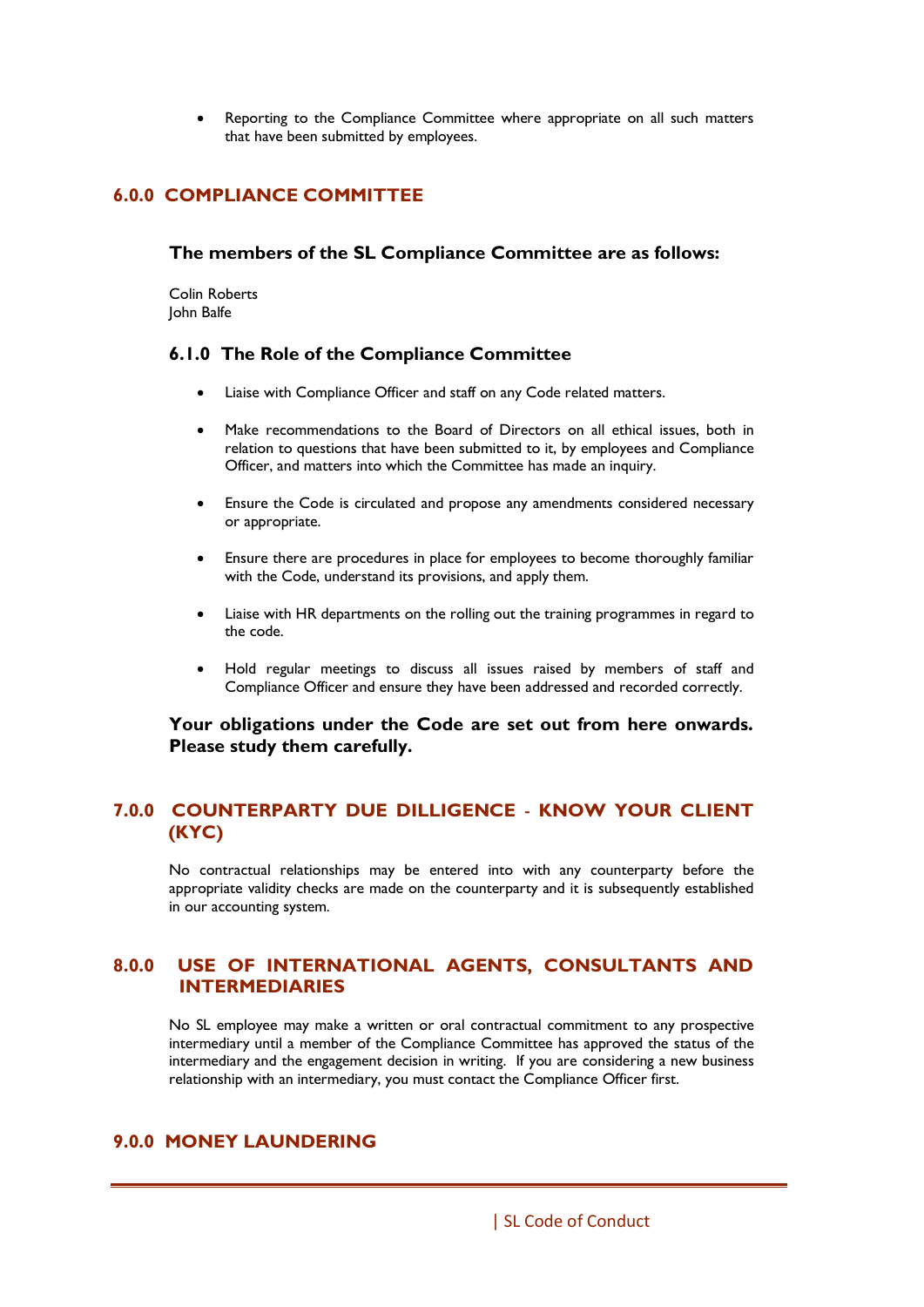Money laundering is the process by which individuals or entities try to conceal illicit funds, or otherwise make these funds look legitimate. SL will not condone, facilitate or support money laundering.

Money laundering is illegal and both domestic and international laws contain numerous antimoney laundering provisions, which apply to SL's business. SL's due diligence procedures are designed to highlight prospective counterparties, which might pose any such threat to SL.

There are two areas everyone should be aware of and discuss with the Compliance Officer in addition to following the KYC Procedures:

(1) Customer integrity - you should report to your manager or to the Compliance Officer anything you see or learn of that calls into question a counterparty's integrity.

(2) Payment irregularities - please be wary of:

- payments made in currencies other than that specified in the invoice;
- attempts to make payments in cash or cash equivalents;
- payments made by someone not a party to the contract i.e. a third party (unless approved in advance by the Compliance Officer );
- payments to/from an account other than the counterparty's normal business relationship account;
- requests or attempts to make payments for an invoice or a group of invoices by multiple cheques or drafts; and
- requests to make an overpayment;

SL supports anti-money laundering policies to avoid receipt of cash or cash equivalents that are the proceeds of crime.

#### **10.0.0 TRUE AND ACCURATE RECORDS**

SL maintains accurate books and records, which properly document all financial transactions.

SL employees must keep financial records that accurately and fairly record business transactions and the disposition of SL assets and property.

It is against SL policy to make entries that intentionally conceal or disguise the true nature of any transaction. No funds or accounts should be kept for purposes not fully and accurately disclosed. Unrecorded or "off the books" funds or assets should not be kept for any purpose.

#### **11.0.0 PROPRIETARY AND CONFIDENTIAL INFORMATION**

Employees' contracts of employment contain detailed confidentiality terms. It is a breach of the Code to violate those terms.

Your duty is to take the necessary steps to protect the confidentiality of any information acquired in the course of your employment. You may not disclose such information unless expressly authorised to do so by SL. If you have any doubts, please raise them with your manager or the Compliance Officer.

Your obligations in this regard remain in effect even if you leave SL.

This part of the Code is not intended to modify any separate confidentiality agreement to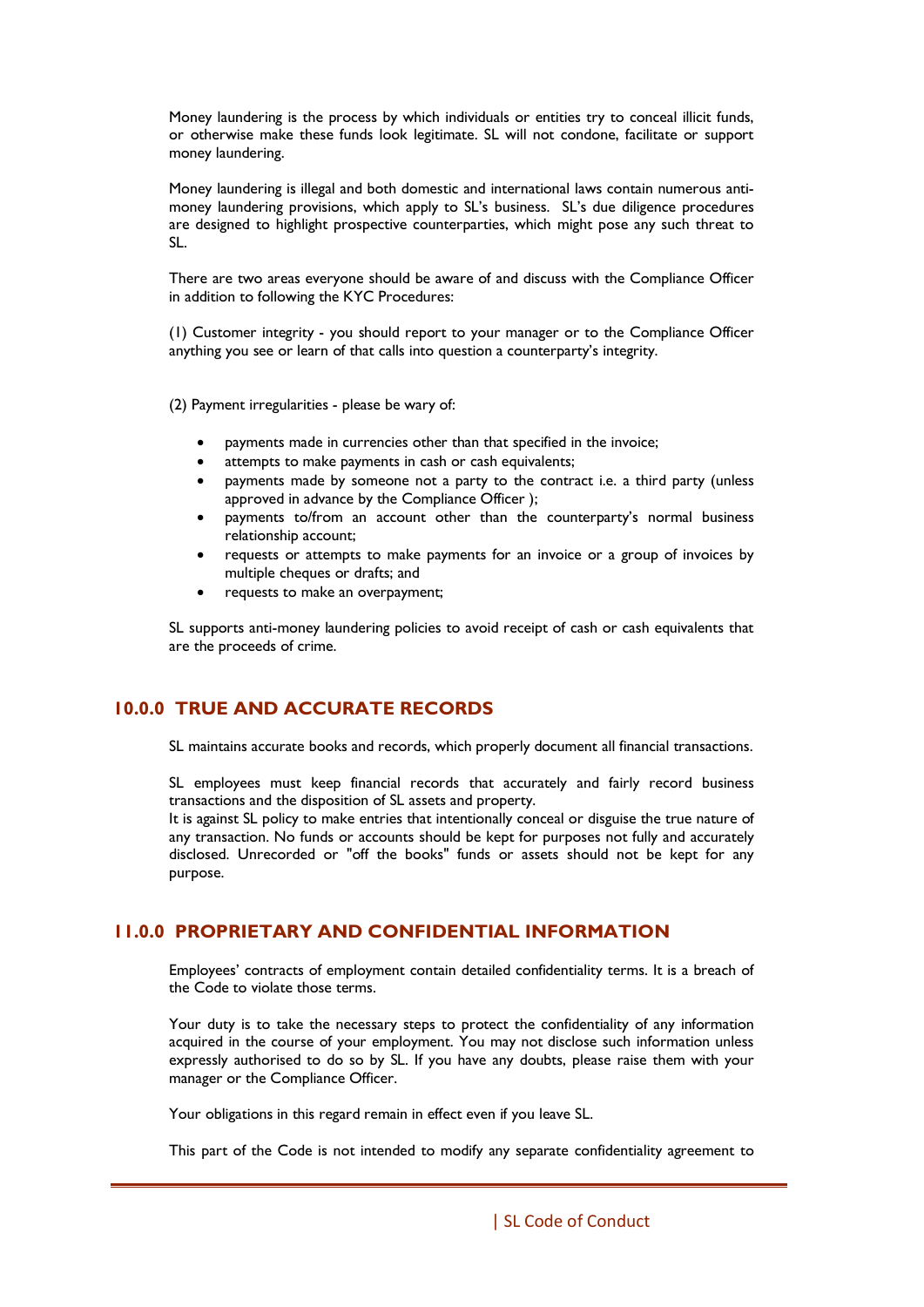which an employee is subject.

#### **11.1.0 Insider Trading**

SL employees are prohibited from trading in any private, or publicly listed, company where SL has a relationship or interest. The sale of any existing holdings in companies to which this restriction applies (see below) must be carried out within the applicable laws on insider trading.

However, this restriction does not apply where the investment is made by an external third party investment fund manager mandated to invest on behalf of the employee and the manager makes the investment through a fund or similar vehicle in which the investment or fund manager normally invests at the manager's discretion.

SL employees are also required to ensure they never act on the basis of inside information in shares or other securities of any company. Any such information should not be disclosed to others who might use it for trading.

This includes trading in investments whose value is determined by the price of such shares or other securities such as derivatives or spread bets or contracts for difference.

'Inside information' means information that relates, directly or indirectly, to the entity or its securities and:

- is not available to the public; and
- is 'material.'

If a reasonable investor would be likely to consider the information important in deciding whether to buy or sell a company's shares, this is material.

No employee of SL may buy or sell securities until inside information concerning them becomes public – after a company announcement is made and investors have had opportunity to evaluate the information. In addition, if you give inside information to someone inside or outside the company, you may be liable for leaking or abusing privileged information – even if no trade resulted or you did not personally profit from the trade.

Insider trading laws are enforced around the world. Leaking inside information or tipping someone off can break the law.

Penalties are severe; breaches of insider trading laws are taken very seriously around the world and sanctions can include imprisonment or fines.

Basic rules you should follow:

- Never buy or sell shares in any company while in possession of inside information even if you 'think' you are not relying on it; and
- Never disclose inside information to anyone outside the company, including family members (e.g. your spouse), without prior approval.

#### **11.2.0 Own Account Trading**

SL employees are prohibited from trading for their own account in salt or any other products that relate to SL business.

#### **11.3.0 Conflicts of Interest**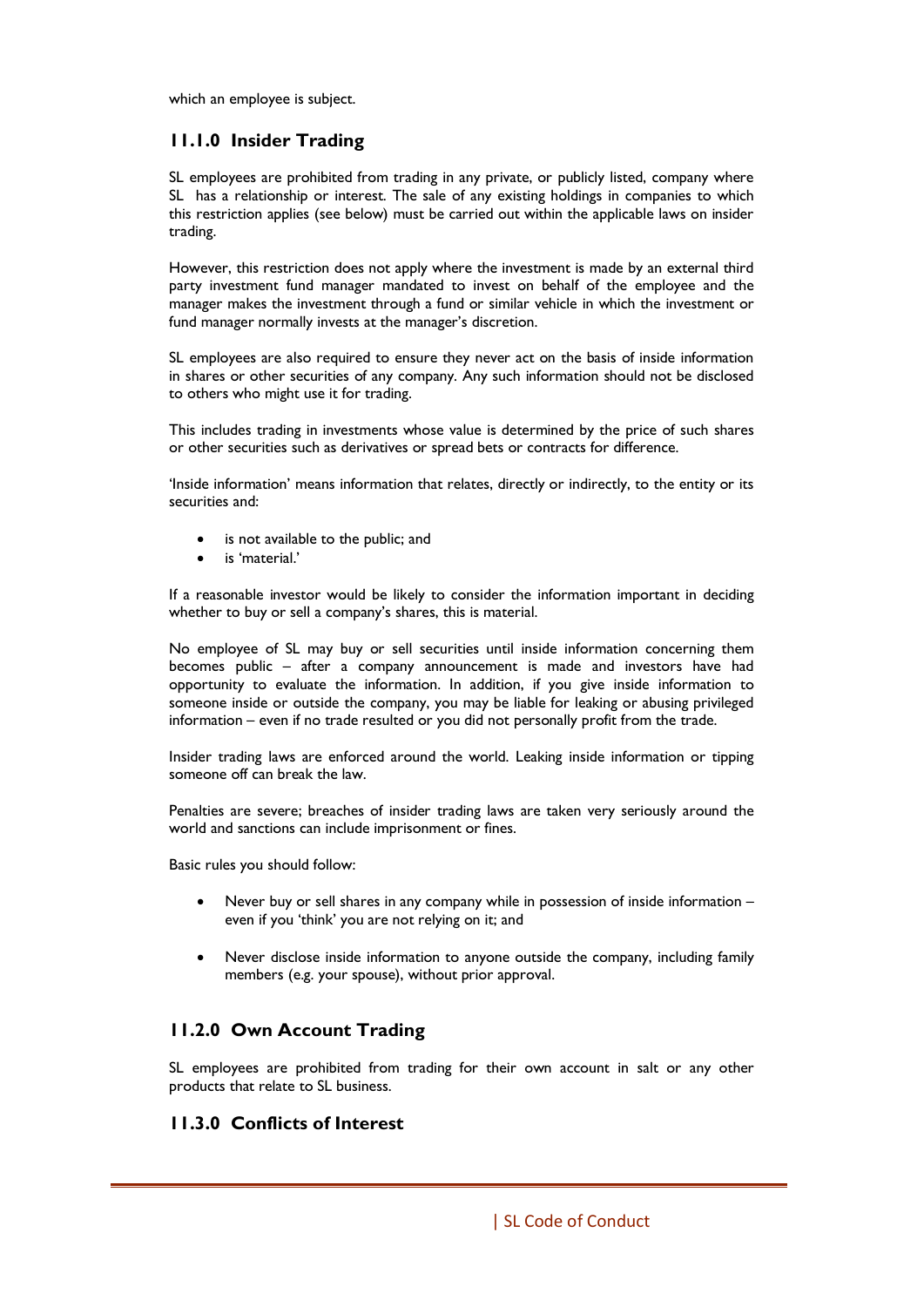A conflict of interest arises in any situation where there is a potential for divided loyalties between an employee's obligations to SL and that employee's personal interests.

All of your work decisions must be made in the best interests of SL and must not be based on personal interests. You must therefore not become involved in relationships that could come into conflict with SL's interests or that could in any way have a negative effect on your own freedom of action or judgement. You must avoid activity that involves even the appearance of a conflict of interest.

No one is permitted to work on or deal with any matter in which they themselves, their spouse, partner, co-habitant, close relative, or any other person with whom they have close relations, has a direct or indirect financial interest.

You must not use SL's property or information acquired through your employment for personal advantage or for the purpose of competing with SL. You must not use other people to do indirectly what you are prohibited from doing yourself.

#### **12.0.0 ANTITRUST AND COMPETITION LAW COMPLIANCE**

SL has a policy of strict compliance with the antitrust and competition laws of all relevant jurisdictions, including those of the United States, the European Union and Australia.

Whilst SL's varied business interests may entail contact with competitors throughout the markets and industries in which SL operates, SL employees are required to take commercial decisions independently.

In general, the antitrust laws prohibit agreements or actions that may restrain trade or reduce competition. Violations include agreements among competitors to fix or control prices or rig bids; to boycott particular suppliers or customers; to allocate products, territories, or markets; or to limit the production or sale of products or services and the exchange of commercially sensitive information. The laws apply to both formal and informal communications and SL employees may not act in contravention of any such laws.

If you are involved in trade association activities or in other situations involving informal communication among competitors, customers, business partners, or suppliers, be especially alert to the law's requirements. In such situations, do not discuss prices, pricing policy, terms and conditions and similar matters of competitive interest with your competitors. If a competitor tries to initiate improper discussions regarding these topics with you, disengage from the discussion and contact your manager or the Compliance Officer.

Anti-trust law violations could expose SL to civil lawsuits and fines. As an example in the US, this could result in the payment of punitive treble damages. In the EU fines can be up to 10% of Group turnover.

In some countries (such as the US, UK and Australia), both the company and participating employees may be exposed to criminal prosecution, including heavy fines and/or imprisonment. The competition laws in the US and the EU can also apply even when the conduct occurs outside the relevant country or countries' borders.

#### **13.0.0 SANCTIONS AND TRADE RESTRICTIONS**

Countries, agencies and other non-governmental bodies (i.e. The United Nations) periodically impose sanctions and restrictions on international trade with certain other countries, entities and individuals. SL may not trade and its employees may not act or omit to act, in contravention of any such rulings. It is essential that such rules are not breached given the seriousness of the penalties that could result. These may be fines, revocation of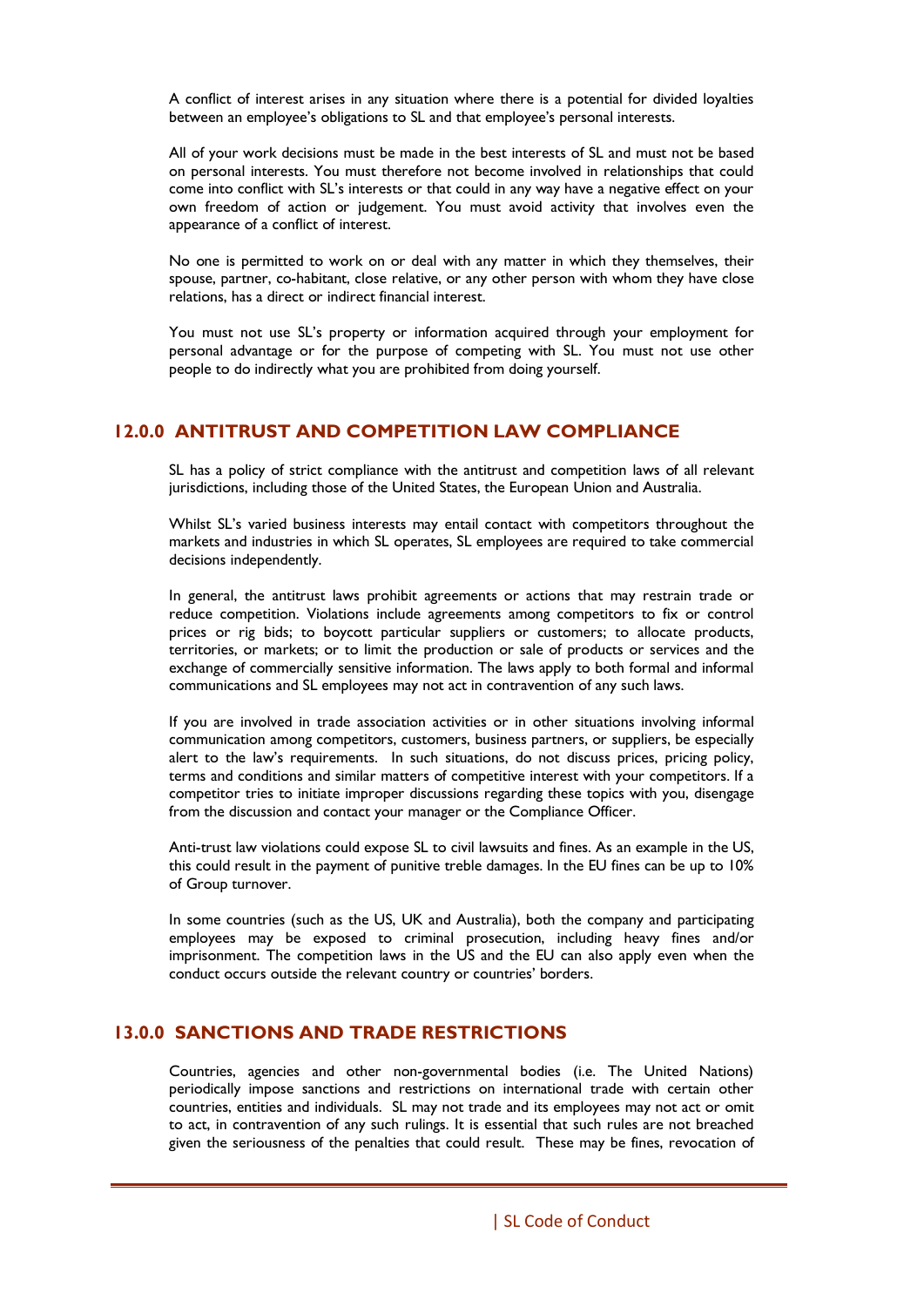permits to import and export, and imprisonment of individuals.

Particular laws and requirements can apply to citizens of a particular state (i.e. US, UK, Swiss etc) wherever they may be living and working around the world. Further you will be required to comply with local law when living or working in that jurisdiction no matter what your nationality.

There are certain persons and entities situated around the world subject to sanction for various reasons.

Other reasons also exist for the imposition of sanctions, and the thrust of the restrictions applied, will reflect those reasons. These may affect SL's business in different ways. Again, in any doubt, contact the Compliance Officer.

As of 09th February 2016 the following countries have UNSC sanctions against them or individuals linked who are associated with the countries:

- Central African Republic
- Congo (DRC)
- Cote d'Ivoire
- North Korea
- Eritrea
- Guine-Bissau
- Iran
- Iraq
- Lebanon
- **Liberia**
- Libya
- **Somalia**
- South Sudan
- Sudan
- Yemen
- All individuals and entities belonging to or associated with the ISIL (Da'esh)Taliban and the Al-Qaida organisation.

Australian Autonomous Sanctions exist for:

- Myanmar
- The Former Federal Republico f Yugoslavia
- **Russia**
- **Syria**
- **Ukraine**
- Zimbabwe

#### **14.0.0 BRIBERY AND CORRUPTION**

**Bribery is** the promise, offer, giving or receiving, of an undue reward or advantage to influence the behaviour of someone in government or business to obtain commercial advantages.

**Corruption is** the abuse of entrusted power.

**SL's Zero Tolerance Policy** strictly prohibits the offer or acceptance of a bribe in any form, including kickbacks or the use of any route of which the intention is to provide improper benefits to third parties, in both public and private sectors, whether made directly or indirectly.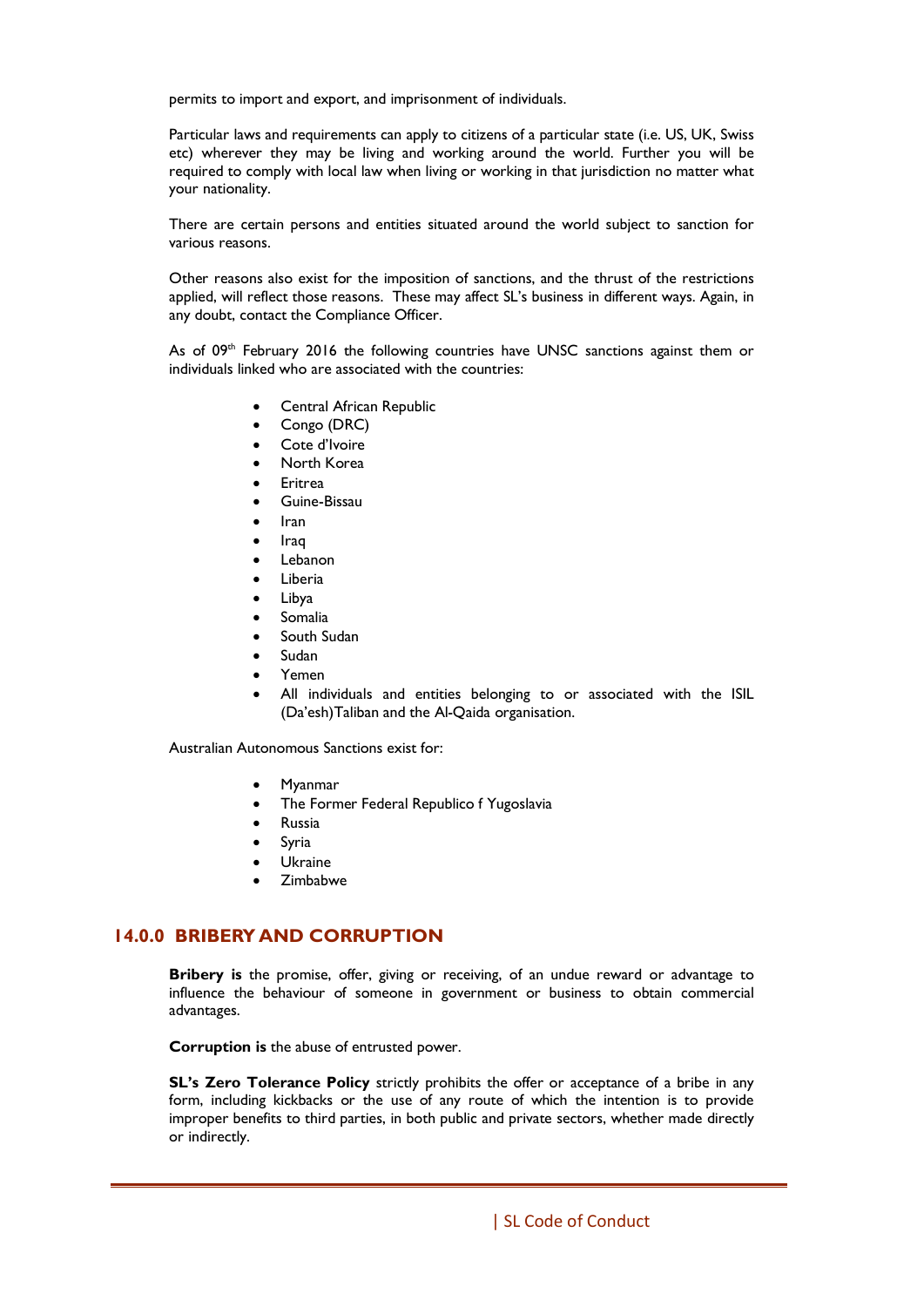This policy extends to all SL's business dealings and transactions in all countries in which it or its subsidiaries and other associates, operate. It is also SL's policy to comply with the laws and regulations in all the countries in which it, or its subsidiaries and associates, operate.

No SL employee may promise, offer, or give any benefit or advantage to influence the behaviour of someone in government, a public official, someone capable of influencing a governmental or public official; or someone in business – whether they are a counterparty or an intermediary – to obtain commercial advantages.

No SL employee may accept any benefit or advantage directly or indirectly to influence that employee's own behaviour.

No SL employee may turn a blind eye to the activities of an intermediary acting on behalf of SL.

There is a very high risk that SL may be held liable for any acts of bribery and corruption committed by its agents or intermediaries. It is essential that SL and its employees are aware of the destination and purpose of all funds which an agent or intermediary utilises on behalf of SL.

There are many forms of bribery including, but not limited to, the giving, offering or receiving of cash, gift items, credits, discounts, travel, accommodation and services.

If you are in any doubt about an intended entertainment, gift or service to be offered to a counterparty or third party, or any such offered to you or to an intermediary, ask the Compliance Officer before giving or accepting the same.

You should also follow SL's policy on **Gifts, Hospitality and Entertainment** which is set out in the next section of this Code.

#### **14.1.0 Facilitation Payments as a Form of Bribery**

Facilitation or 'grease' payments are small payments aimed at ensuring the provision of products or expediting the supply of services to which one has a rightful claim, for example the release of goods from customs or the issuance of a license.

SL regards such payments as a form of bribery and they are prohibited by our policy.

#### **14.2.0 Ensuring you Understand Anti-Bribery Laws**

It is important you appreciate, in any given situation, all applicable anti-bribery laws. You must make it your business to understand relevant local laws, as well as being alert to the extra-territorial application of anti-bribery laws. Almost all countries have criminal laws that prohibit bribery and corruption.

The law on bribery and corruption has worldwide reach. Over 140 countries are party to international conventions whose purpose is to prosecute bribery and corruption. Some countries' laws (including those of the USA, the UK and Australia) will allow any such to be prosecuted in their jurisdictions even if the crimes occurred in other countries.

A breach of anti-bribery laws is a serious offence. Not only are the legal penalties severe for the company and for individuals, you should also be aware of the severe damage to SL's reputation that can result from a breach of anti-bribery laws - even the appearance of a breach could inflict real harm on SL. You run personal risks if you bribe or tolerate bribery in SL's business.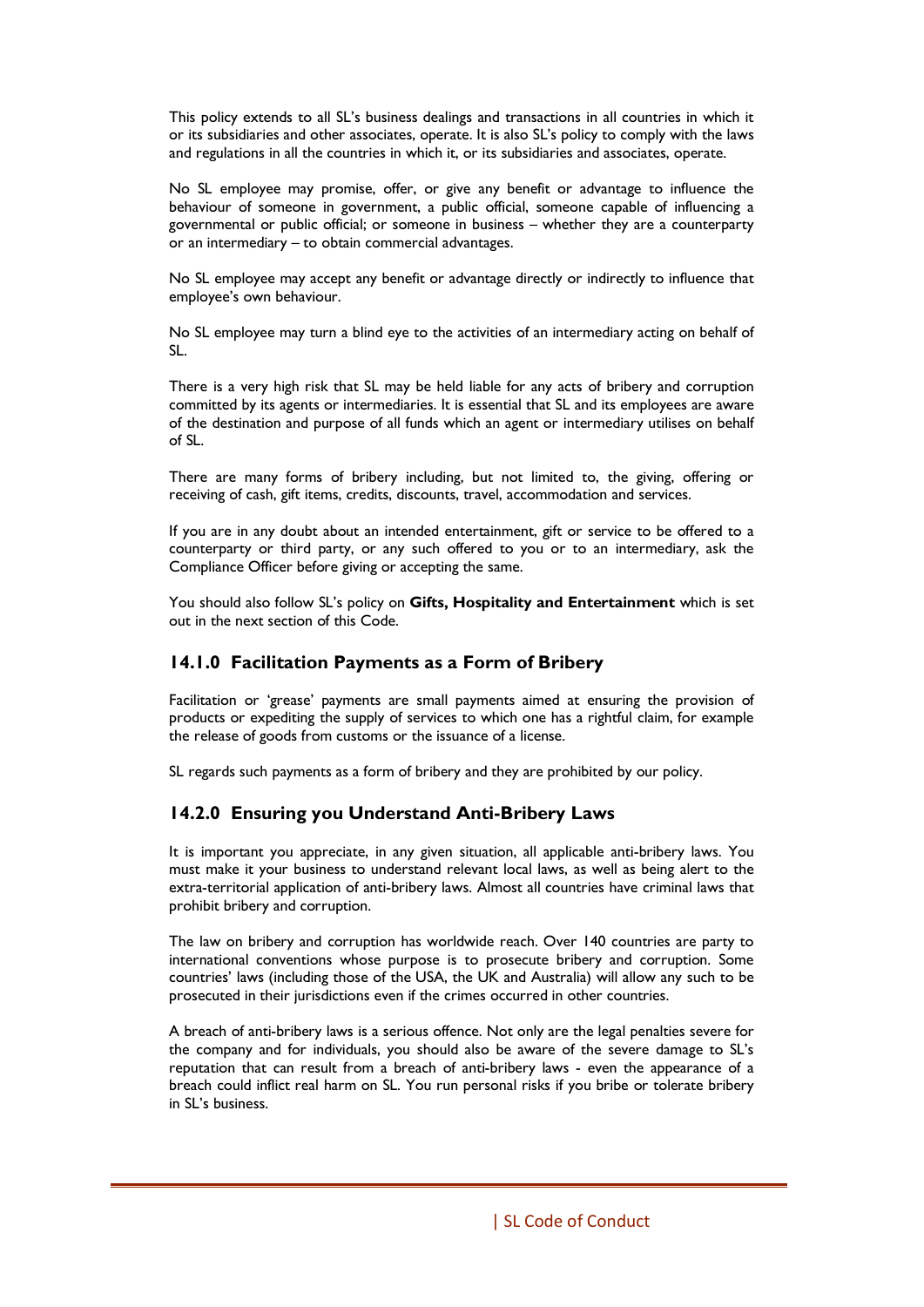# **15.0.0 GIFTS, HOSPITALITY AND ENTERTAINMENT**

There is sometimes a fine line between making gifts, providing acceptable hospitality and bribery and corruption. If any form of hospitality is intended to raise an expectation of, or in fact raises the expectation of an improper benefit in return, then it is likely to be a bribe.

The value of the hospitality is irrelevant. Even an offer of hospitality (and not actually giving it), can give rise to bribery if an expectation is raised.

Corruption is the abuse of entrusted power and gifts and hospitality, if misjudged, can give rise to corruption.

Employees and intermediaries must use caution, and any questions as to conduct should always be addressed to the Compliance Officer, your manager, or a member of the Compliance Committee.

SL's zero tolerance policy to bribery and corruption prohibits the offer or receipt of gifts and entertainment if they could affect the outcome of a business transaction or if they are not reasonable and bona fide expenditures.

Reasonable gifts or entertainment, as part of normal business courtesy and hospitality are not prohibited. For example, modest occasional meals with someone with whom we do business, occasional accompanied attendance at sports events or theatre and other cultural events are considered reasonable.

The receipt of gifts by a SL employee should carefully be considered by the recipient whatever its value. If you feel uncomfortable about accepting it; if you are in doubt over the gift for any reason; or if the gift could put you or SL in breach of this Code or the law then you must immediately report the gift to your manager or to the Compliance Officer. Every gift whether given or received should be recorded and reported to management.

By way of guidance, it is SL's policy that all forms of gifts, entertainment and hospitality whether given or received should:

- be reasonable and customary under the circumstances;
- be intended only to build a business relationship or offer normal courtesy;
- not be motivated by a desire to influence the recipient inappropriately;
- be provided openly and transparently which means that it is paid for by SL and is accurately described in accounts;
- be given in good faith without expectation of reciprocation;
- be provided in connection with a bona fide and legitimate business purpose in the case of hospitality and travel;
- not be provided with such regularity or frequency as to undermine SL policy or create an appearance of impropriety;
- be tasteful and commensurate with generally accepted standards for professional courtesy in the relevant country; and
- be legal in both your country and in the country of the third party.

Forms of gift and entertainment that are never permissible include:

- A gift of cash or cash equivalent (such as gift certificates, loans, stock, stock options);
- A gift or entertainment that is a 'quid pro quo' (i.e., offered for something in return);
- A gift or entertainment that you pay for personally to avoid having to report or seek approval for;
- A gift or entertainment that would be illegal (e.g., anything offered in breach of local or international bribery laws).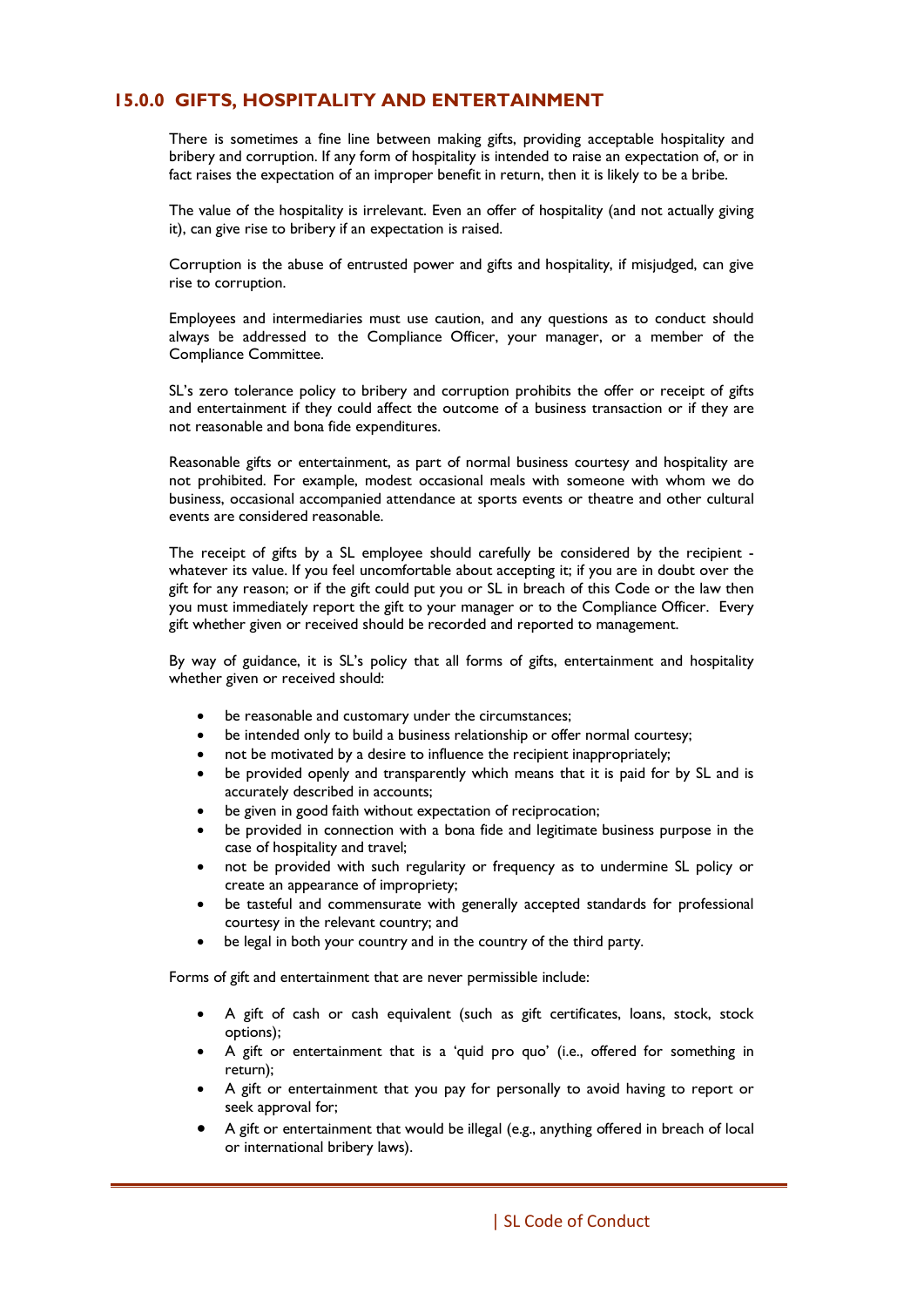Special care must be taken when dealing with government officials as many countries do not allow officials to accept gifts or entertainment.

#### **16.0.0 POLITICAL CONTRIBUTIONS**

SL does not support individual political parties or individual politicians.

SL and its employees or agents, should not make direct or indirect contributions on behalf of SL to political parties, organisations or individuals engaged in politics.

You are free to participate in democratic political activities, but this should be done in your own time, using your own money, and without reference to your relationship to SL.

Employees who could be considered to represent SL should refrain from political activity in countries where we operate and where they are not entitled to exercise political rights.

#### **17.0.0 CHARITABLE DONATIONS**

Whilst SL does make charitable donations, they are independent of all business relationships. Any requests for charitable donations should be passed to your manager. If a decision is taken to donate, the Compliance Officer will, if necessary, investigate the charity in question to ensure it is bona fide.

#### **18.0.0 REPORTING VIOLATIONS AND RAISING CONCERNS**

To be effective, the Code relies on employees to raise concerns and violations as early as possible and without fear of reprisal.

You must report any breaches, or potential breaches, of the Code of which you become aware – whether these relate to yourself or others.

You must similarly seek advice if you are ever unsure about the proper course of action. There are various channels available to employees:

- your immediate manager, who will, in conjunction with you, decide whether to bring the matter to the attention of the Compliance Officer or the Compliance Committee;
- a member of the Compliance Committee.

You may report in person, or in writing, by name, or anonymously, to whomever you feel most comfortable approaching.

Every effort will be made to respond to you as quickly as possible.

Please note if you report anonymously, you should do so in as much detail as possible as we will not be able to subsequently liaise with you.

If you give your name but request anonymity, those making the investigation shall not, except as may be required by law, disclose your identity to persons outside the Compliance Committee.

# **19.0.0 PROTECTION FOR THOSE WHO FOLLOW THE CODE**